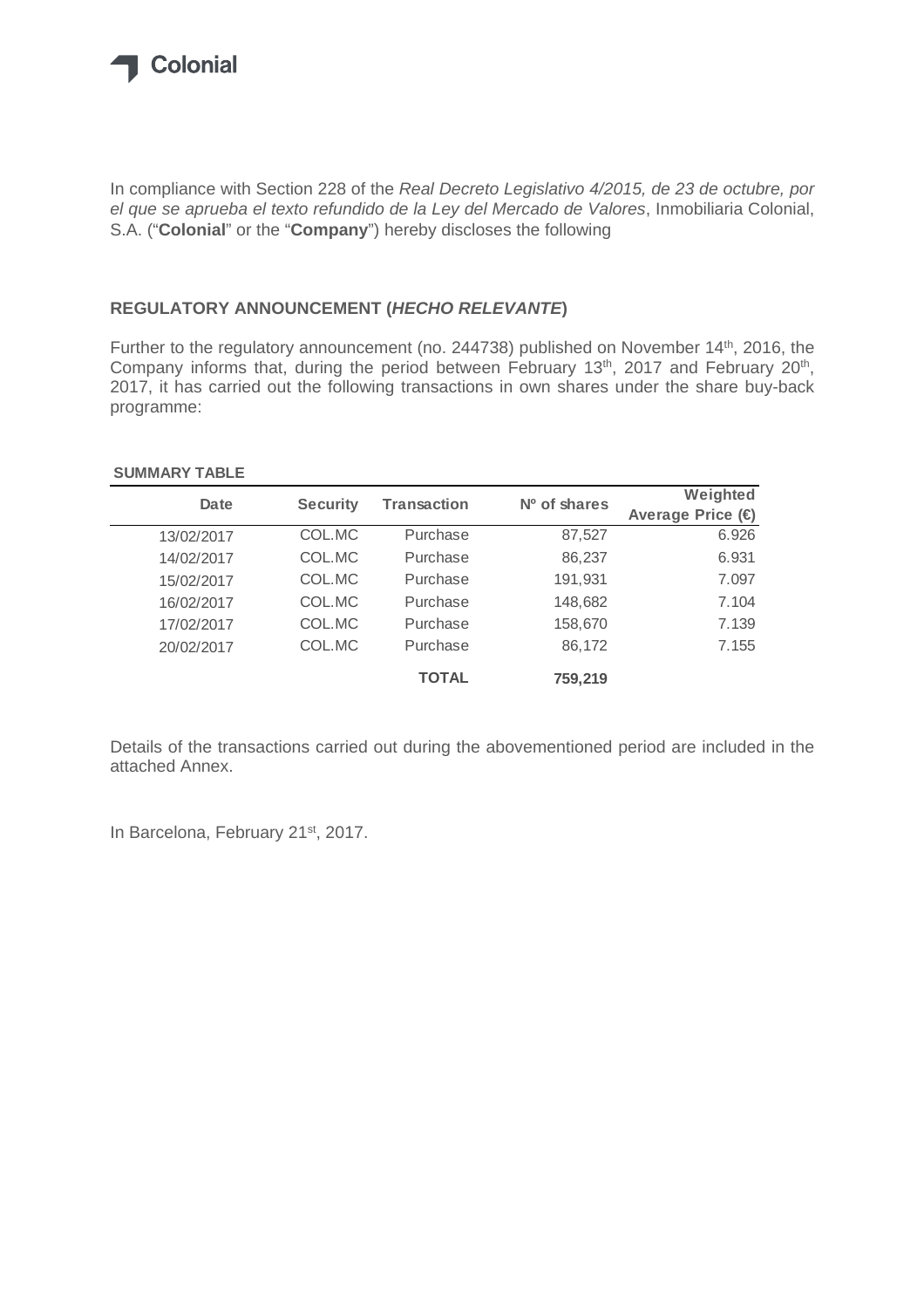## **T** Colonial

## **ANNEX**

| Date       | <b>Security</b> | <b>Transaction</b> | Nº of shares | Price $\bigoplus$ | Intermediary       |
|------------|-----------------|--------------------|--------------|-------------------|--------------------|
| 13/02/2017 | COL.MC          | Purchase           | 1,733        | 6.913             | Renta 4 Banco, S.A |
| 13/02/2017 | COL.MC          | Purchase           | 848          | 6.913             | Renta 4 Banco, S.A |
| 13/02/2017 | COL.MC          | Purchase           | 30           | 6.936             | Renta 4 Banco, S.A |
| 13/02/2017 | COL.MC          | Purchase           | 460          | 6.910             | Renta 4 Banco, S.A |
| 13/02/2017 | COL.MC          | Purchase           | 85           | 6.933             | Renta 4 Banco, S.A |
| 13/02/2017 | COL.MC          | Purchase           | 1,227        | 6.911             | Renta 4 Banco, S.A |
| 13/02/2017 | COL.MC          | Purchase           | 1,282        | 6.915             | Renta 4 Banco, S.A |
| 13/02/2017 | COL.MC          | Purchase           | 512          | 6.921             | Renta 4 Banco, S.A |
| 13/02/2017 | COL.MC          | Purchase           | 1,417        | 6.916             | Renta 4 Banco, S.A |
| 13/02/2017 | COL.MC          | Purchase           | 1,813        | 6.948             | Renta 4 Banco, S.A |
| 13/02/2017 | COL.MC          | Purchase           | 1,566        | 6.917             | Renta 4 Banco, S.A |
| 13/02/2017 | COL.MC          | Purchase           | 1,134        | 6.919             | Renta 4 Banco, S.A |
| 13/02/2017 | COL.MC          | Purchase           | 440          | 6.927             | Renta 4 Banco, S.A |
| 13/02/2017 | COL.MC          | Purchase           | 3,216        | 6.918             | Renta 4 Banco, S.A |
| 13/02/2017 | COL.MC          | Purchase           | 3,173        | 6.920             | Renta 4 Banco, S.A |
| 13/02/2017 | COL.MC          | Purchase           | 4,955        | 6.921             | Renta 4 Banco, S.A |
| 13/02/2017 | COL.MC          | Purchase           | 2,830        | 6.923             | Renta 4 Banco, S.A |
| 13/02/2017 | COL.MC          | Purchase           | 4,122        | 6.923             | Renta 4 Banco, S.A |
| 13/02/2017 | COL.MC          | Purchase           | 4,028        | 6.924             | Renta 4 Banco, S.A |
| 13/02/2017 | COL.MC          | Purchase           | 3,892        | 6.925             | Renta 4 Banco, S.A |
| 13/02/2017 | COL.MC          | Purchase           | 2,907        | 6.927             | Renta 4 Banco, S.A |
| 13/02/2017 | COL.MC          | Purchase           | 6,623        | 6.927             | Renta 4 Banco, S.A |
| 13/02/2017 | COL.MC          | Purchase           | 7,161        | 6.928             | Renta 4 Banco, S.A |
| 13/02/2017 | COL.MC          | Purchase           | 18,967       | 6.928             | Renta 4 Banco, S.A |
| 13/02/2017 | COL.MC          | Purchase           | 3,048        | 6.930             | Renta 4 Banco, S.A |
| 13/02/2017 | COL.MC          | Purchase           | 806          | 6.936             | Renta 4 Banco, S.A |
| 13/02/2017 | COL.MC          | Purchase           | 281          | 6.941             | Renta 4 Banco, S.A |
| 13/02/2017 | COL.MC          | Purchase           | 2,540        | 6.934             | Renta 4 Banco, S.A |
| 13/02/2017 | COL.MC          | Purchase           | 335          | 6.941             | Renta 4 Banco, S.A |
| 13/02/2017 | COL.MC          | Purchase           | 512          | 6.943             | Renta 4 Banco, S.A |
| 13/02/2017 | COL.MC          | Purchase           | 486          | 6.945             | Renta 4 Banco, S.A |
| 13/02/2017 | COL.MC          | Purchase           | 765          | 6.942             | Renta 4 Banco, S.A |
| 13/02/2017 | COL.MC          | Purchase           | 1,263        | 6.942             | Renta 4 Banco, S.A |
| 13/02/2017 | COL.MC          | Purchase           | 1,961        | 6.942             | Renta 4 Banco, S.A |
| 13/02/2017 | COL.MC          | Purchase           | 1,109        | 6.945             | Renta 4 Banco, S.A |
| 14/02/2017 | COL.MC          | Purchase           | 3,670        | 6.926             | Renta 4 Banco, S.A |
| 14/02/2017 | COL.MC          | Purchase           | 1,983        | 6.926             | Renta 4 Banco, S.A |
| 14/02/2017 | COL.MC          | Purchase           | 257          | 6.885             | Renta 4 Banco, S.A |
| 14/02/2017 | COL.MC          | Purchase           | 1,474        | 6.884             | Renta 4 Banco, S.A |
| 14/02/2017 | COL.MC          | Purchase           | 1,506        | 6.901             | Renta 4 Banco, S.A |
| 14/02/2017 | COL.MC          | Purchase           | 1,500        | 6.903             | Renta 4 Banco, S.A |
| 14/02/2017 | COL.MC          | Purchase           | 1,107        | 6.907             | Renta 4 Banco, S.A |
| 14/02/2017 | COL.MC          | Purchase           | 1,736        | 6.921             | Renta 4 Banco, S.A |
| 14/02/2017 | COL.MC          | Purchase           | 525          | 6.928             | Renta 4 Banco, S.A |
| 14/02/2017 | COL.MC          | Purchase           | 130          | 6.942             | Renta 4 Banco, S.A |
| 14/02/2017 | COL.MC          | Purchase           | 5,204        | 6.924             | Renta 4 Banco, S.A |
| 14/02/2017 | COL.MC          | Purchase           | 1,615        | 6.929             | Renta 4 Banco, S.A |
| 14/02/2017 | COL.MC          | Purchase           | 1,001        | 6.932             | Renta 4 Banco, S.A |
| 14/02/2017 | COL.MC          | Purchase           | 13,071       | 6.928             | Renta 4 Banco, S.A |
| 14/02/2017 | COL.MC          | Purchase           | 3,389        | 6.930             | Renta 4 Banco, S.A |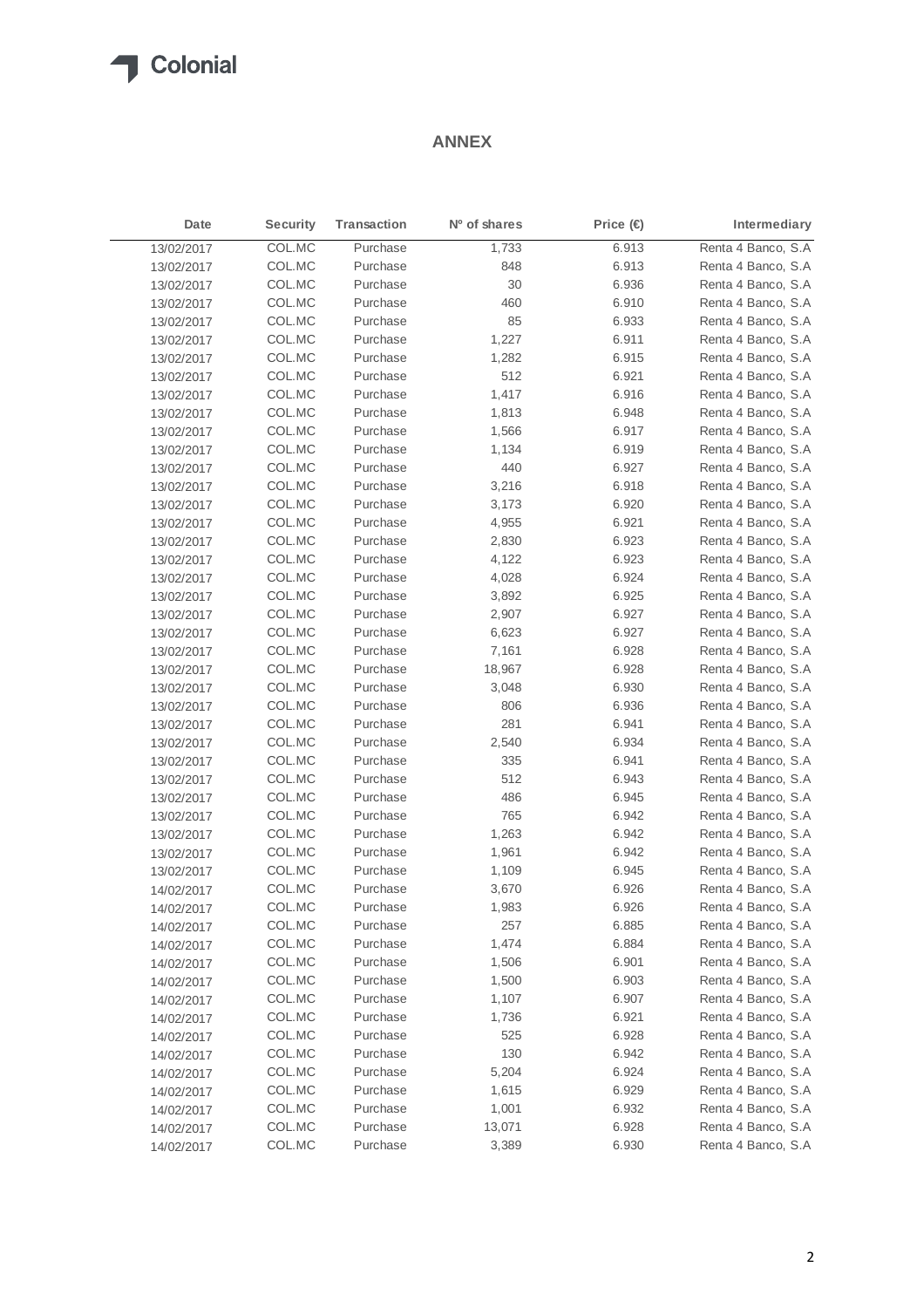

| Date       | <b>Security</b> | <b>Transaction</b> | Nº of shares | Price $\bigoplus$ | Intermediary        |
|------------|-----------------|--------------------|--------------|-------------------|---------------------|
| 14/02/2017 | COL.MC          | Purchase           | 5,414        | 6.931             | Renta 4 Banco, S.A  |
| 14/02/2017 | COL.MC          | Purchase           | 3,378        | 6.932             | Renta 4 Banco, S.A  |
| 14/02/2017 | COL.MC          | Purchase           | 5,962        | 6.933             | Renta 4 Banco, S.A  |
| 14/02/2017 | COL.MC          | Purchase           | 6,093        | 6.934             | Renta 4 Banco, S.A  |
| 14/02/2017 | COL.MC          | Purchase           | 5,364        | 6.935             | Renta 4 Banco, S.A. |
| 14/02/2017 | COL.MC          | Purchase           | 4,234        | 6.936             | Renta 4 Banco, S.A  |
| 14/02/2017 | COL.MC          | Purchase           | 1,008        | 6.940             | Renta 4 Banco, S.A  |
| 14/02/2017 | COL.MC          | Purchase           | 1,503        | 6.941             | Renta 4 Banco, S.A  |
| 14/02/2017 | COL.MC          | Purchase           | 2,521        | 6.941             | Renta 4 Banco, S.A  |
| 14/02/2017 | COL.MC          | Purchase           | 1,504        | 6.945             | Renta 4 Banco, S.A. |
| 14/02/2017 | COL.MC          | Purchase           | 3,541        | 6.944             | Renta 4 Banco, S.A  |
| 14/02/2017 | COL.MC          | Purchase           | 1,501        | 6.948             | Renta 4 Banco, S.A  |
| 14/02/2017 | COL.MC          | Purchase           | 1,512        | 6.949             | Renta 4 Banco, S.A  |
| 14/02/2017 | COL.MC          | Purchase           | 1,517        | 6.950             | Renta 4 Banco, S.A  |
| 14/02/2017 | COL.MC          | Purchase           | 1,503        | 6.951             | Renta 4 Banco, S.A  |
| 14/02/2017 | COL.MC          | Purchase           | 1,514        | 6.954             | Renta 4 Banco, S.A  |
| 15/02/2017 | COL.MC          | Purchase           | 2,016        | 7.144             | Renta 4 Banco, S.A  |
| 15/02/2017 | COL.MC          | Purchase           | 3,751        | 7.140             | Renta 4 Banco, S.A  |
| 15/02/2017 | COL.MC          | Purchase           | 562          | 7.137             | Renta 4 Banco, S.A  |
| 15/02/2017 | COL.MC          | Purchase           | 5,161        | 7.131             | Renta 4 Banco, S.A  |
| 15/02/2017 | COL.MC          | Purchase           | 2,656        | 7.133             | Renta 4 Banco, S.A  |
| 15/02/2017 | COL.MC          | Purchase           | 1,889        | 7.135             | Renta 4 Banco, S.A  |
| 15/02/2017 | COL.MC          | Purchase           | 642          | 7.140             | Renta 4 Banco, S.A  |
| 15/02/2017 | COL.MC          | Purchase           | 2,295        | 7.136             | Renta 4 Banco, S.A  |
| 15/02/2017 | COL.MC          | Purchase           | 4,023        | 7.136             | Renta 4 Banco, S.A  |
| 15/02/2017 | COL.MC          | Purchase           | 2,018        | 7.138             | Renta 4 Banco, S.A  |
| 15/02/2017 | COL.MC          | Purchase           | 2,212        | 7.139             | Renta 4 Banco, S.A  |
| 15/02/2017 | COL.MC          | Purchase           | 3,646        | 7.139             | Renta 4 Banco, S.A  |
| 15/02/2017 | COL.MC          | Purchase           | 1,747        | 6.988             | Renta 4 Banco, S.A  |
| 15/02/2017 | COL.MC          | Purchase           | 2,001        | 7.094             | Renta 4 Banco, S.A  |
| 15/02/2017 | COL.MC          | Purchase           | 861          | 6.993             | Renta 4 Banco, S.A  |
| 15/02/2017 | COL.MC          | Purchase           | 2,015        | 7.095             | Renta 4 Banco, S.A  |
| 15/02/2017 | COL.MC          | Purchase           | 569          | 6.998             | Renta 4 Banco, S.A  |
| 15/02/2017 | COL.MC          | Purchase           | 1,378        | 7.100             | Renta 4 Banco, S.A  |
| 15/02/2017 | COL.MC          | Purchase           | 5,278        | 6.995             | Renta 4 Banco, S.A  |
| 15/02/2017 | COL.MC          | Purchase           | 2,013        | 7.101             | Renta 4 Banco, S.A  |
| 15/02/2017 | COL.MC          | Purchase           | 2,747        | 6.997             | Renta 4 Banco, S.A  |
| 15/02/2017 | COL.MC          | Purchase           | 2,638        | 7.102             | Renta 4 Banco, S.A  |
| 15/02/2017 | COL.MC          | Purchase           | 2,915        | 6.997             | Renta 4 Banco, S.A  |
| 15/02/2017 | COL.MC          | Purchase           | 178          | 7.116             | Renta 4 Banco, S.A  |
| 15/02/2017 | COL.MC          | Purchase           | 4,420        | 7.000             | Renta 4 Banco, S.A  |
| 15/02/2017 | COL.MC          | Purchase           | 5,025        | 7.103             | Renta 4 Banco, S.A  |
| 15/02/2017 | COL.MC          | Purchase           | 760          | 7.008             | Renta 4 Banco, S.A  |
| 15/02/2017 | COL.MC          | Purchase           | 206          | 7.117             | Renta 4 Banco, S.A  |
| 15/02/2017 | COL.MC          | Purchase           | 2,000        | 7.009             | Renta 4 Banco, S.A  |
| 15/02/2017 | COL.MC          | Purchase           | 4,005        | 7.106             | Renta 4 Banco, S.A  |
| 15/02/2017 | COL.MC          | Purchase           | 1,510        | 7.023             | Renta 4 Banco, S.A  |
| 15/02/2017 | COL.MC          | Purchase           | 2,199        | 7.108             | Renta 4 Banco, S.A  |
| 15/02/2017 | COL.MC          | Purchase           | 661          | 7.028             | Renta 4 Banco, S.A  |
| 15/02/2017 | COL.MC          | Purchase           | 4,868        | 7.108             | Renta 4 Banco, S.A  |
| 15/02/2017 | COL.MC          | Purchase           | 2,008        | 7.025             | Renta 4 Banco, S.A  |
| 15/02/2017 | COL.MC          | Purchase           | 9,036        | 7.108             | Renta 4 Banco, S.A  |
| 15/02/2017 | COL.MC          | Purchase           | 1,011        | 7.030             | Renta 4 Banco, S.A  |
| 15/02/2017 | COL.MC          | Purchase           | 1,706        | 7.113             | Renta 4 Banco, S.A  |
| 15/02/2017 | COL.MC          | Purchase           | 2,010        | 7.028             | Renta 4 Banco, S.A  |
| 15/02/2017 | COL.MC          | Purchase           | 5,199        | 7.112             | Renta 4 Banco, S.A. |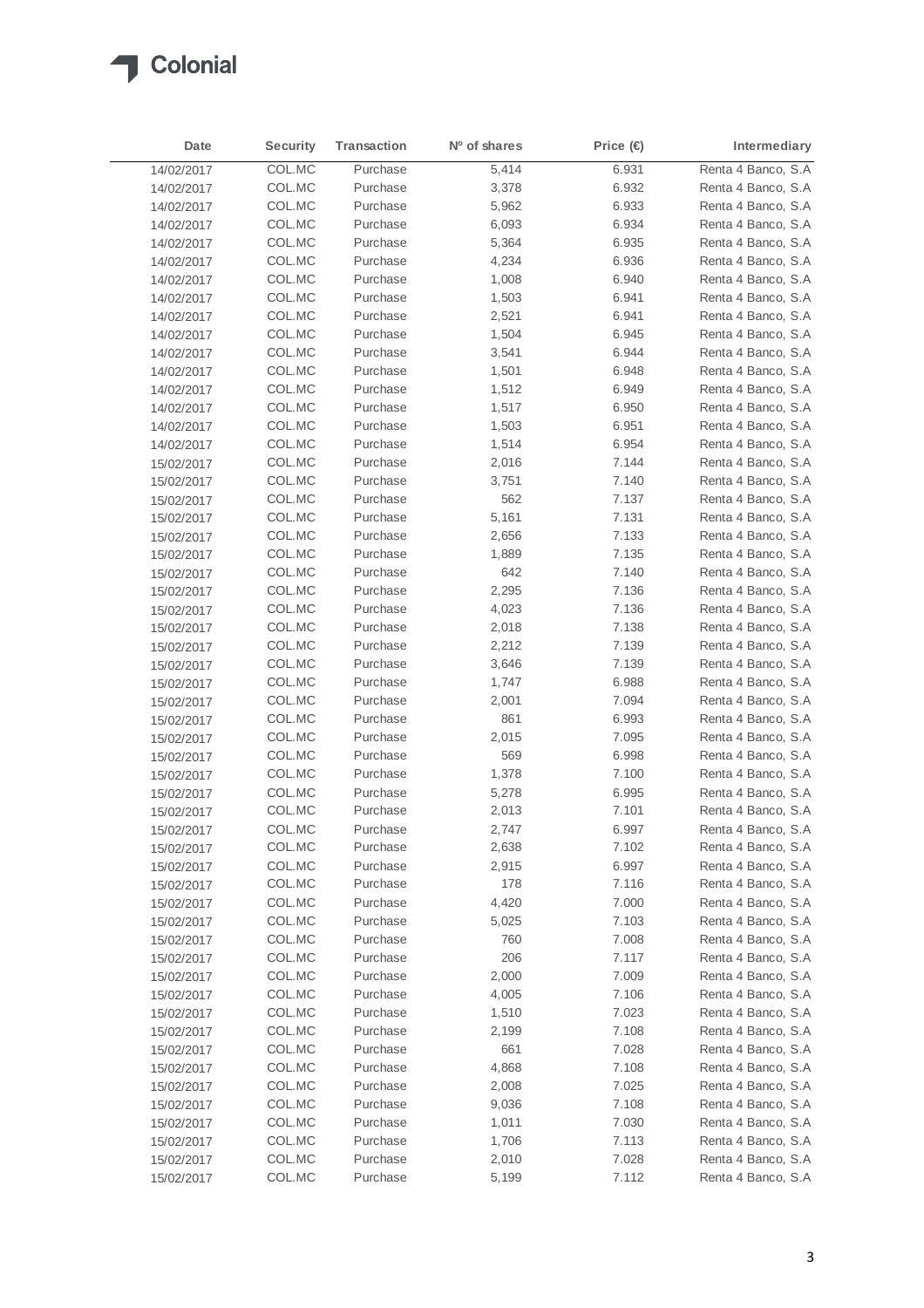

| Date       | <b>Security</b> | <b>Transaction</b> | N <sup>o</sup> of shares | Price $\bigoplus$ | Intermediary       |
|------------|-----------------|--------------------|--------------------------|-------------------|--------------------|
| 15/02/2017 | COL.MC          | Purchase           | 2,921                    | 7.032             | Renta 4 Banco, S.A |
| 15/02/2017 | COL.MC          | Purchase           | 383                      | 7.121             | Renta 4 Banco, S.A |
| 15/02/2017 | COL.MC          | Purchase           | 917                      | 7.038             | Renta 4 Banco, S.A |
| 15/02/2017 | COL.MC          | Purchase           | 1,705                    | 7.118             | Renta 4 Banco, S.A |
| 15/02/2017 | COL.MC          | Purchase           | 1,009                    | 7.040             | Renta 4 Banco, S.A |
| 15/02/2017 | COL.MC          | Purchase           | 1,503                    | 7.120             | Renta 4 Banco, S.A |
| 15/02/2017 | COL.MC          | Purchase           | 2,014                    | 7.040             | Renta 4 Banco, S.A |
| 15/02/2017 | COL.MC          | Purchase           | 1,699                    | 7.121             | Renta 4 Banco, S.A |
| 15/02/2017 | COL.MC          | Purchase           | 2,009                    | 7.042             | Renta 4 Banco, S.A |
| 15/02/2017 | COL.MC          | Purchase           | 1,187                    | 7.123             | Renta 4 Banco, S.A |
| 15/02/2017 | COL.MC          | Purchase           | 1,232                    | 7.050             | Renta 4 Banco, S.A |
| 15/02/2017 | COL.MC          | Purchase           | 5,491                    | 7.121             | Renta 4 Banco, S.A |
| 15/02/2017 | COL.MC          | Purchase           | 845                      | 7.055             | Renta 4 Banco, S.A |
| 15/02/2017 | COL.MC          | Purchase           | 310                      | 7.131             | Renta 4 Banco, S.A |
| 15/02/2017 | COL.MC          | Purchase           | 658                      | 7.060             | Renta 4 Banco, S.A |
| 15/02/2017 | COL.MC          | Purchase           | 7,428                    | 7.124             | Renta 4 Banco, S.A |
| 15/02/2017 | COL.MC          | Purchase           | 693                      | 7.071             | Renta 4 Banco, S.A |
| 15/02/2017 | COL.MC          | Purchase           | 2,534                    | 7.126             | Renta 4 Banco, S.A |
| 15/02/2017 | COL.MC          | Purchase           | 1,006                    | 7.070             | Renta 4 Banco, S.A |
| 15/02/2017 | COL.MC          | Purchase           | 1,000                    | 7.130             | Renta 4 Banco, S.A |
| 15/02/2017 | COL.MC          | Purchase           | 1,821                    | 7.071             | Renta 4 Banco, S.A |
| 15/02/2017 | COL.MC          | Purchase           | 4,372                    | 7.127             | Renta 4 Banco, S.A |
| 15/02/2017 | COL.MC          | Purchase           | 2,004                    | 7.093             | Renta 4 Banco, S.A |
| 15/02/2017 | COL.MC          | Purchase           | 1,081                    | 7.132             | Renta 4 Banco, S.A |
| 15/02/2017 | COL.MC          | Purchase           | 1,143                    | 7.147             | Renta 4 Banco, S.A |
| 15/02/2017 | COL.MC          | Purchase           | 2,007                    | 7.147             | Renta 4 Banco, S.A |
| 15/02/2017 | COL.MC          | Purchase           | 2,007                    | 7.148             | Renta 4 Banco, S.A |
| 15/02/2017 | COL.MC          | Purchase           | 4,415                    | 7.149             | Renta 4 Banco, S.A |
| 15/02/2017 | COL.MC          | Purchase           | 1,187                    | 7.153             | Renta 4 Banco, S.A |
| 15/02/2017 | COL.MC          | Purchase           | 4,022                    | 7.152             | Renta 4 Banco, S.A |
| 15/02/2017 | COL.MC          | Purchase           | 2,004                    | 7.154             | Renta 4 Banco, S.A |
| 15/02/2017 | COL.MC          | Purchase           | 4,013                    | 7.154             | Renta 4 Banco, S.A |
| 15/02/2017 | COL.MC          | Purchase           | 4,017                    | 7.155             | Renta 4 Banco, S.A |
| 15/02/2017 | COL.MC          | Purchase           | 2,000                    | 7.158             | Renta 4 Banco, S.A |
| 15/02/2017 | COL.MC          | Purchase           | 4,020                    | 7.159             | Renta 4 Banco, S.A |
| 15/02/2017 | COL.MC          | Purchase           | 2,005                    | 7.161             | Renta 4 Banco, S.A |
| 15/02/2017 | COL.MC          | Purchase           | 2,001                    | 7.167             | Renta 4 Banco, S.A |
| 15/02/2017 | COL.MC          | Purchase           | 3,317                    | 6.982             | Renta 4 Banco, S.A |
| 15/02/2017 | COL.MC          | Purchase           | 2,180                    | 6.981             | Renta 4 Banco, S.A |
| 15/02/2017 | COL.MC          | Purchase           | 719                      | 6.976             | Renta 4 Banco, S.A |
| 15/02/2017 | COL.MC          | Purchase           | 1,746                    | 6.985             | Renta 4 Banco, S.A |
| 15/02/2017 | COL.MC          | Purchase           | 1,471                    | 6.987             | Renta 4 Banco, S.A |
| 16/02/2017 | COL.MC          | Purchase           | 2,008                    | 7.138             | Renta 4 Banco, S.A |
| 16/02/2017 | COL.MC          | Purchase           | 887                      | 7.116             | Renta 4 Banco, S.A |
| 16/02/2017 | COL.MC          | Purchase           | 1,079                    | 7.116             | Renta 4 Banco, S.A |
| 16/02/2017 | COL.MC          | Purchase           | 7,120                    | 7.114             | Renta 4 Banco, S.A |
| 16/02/2017 | COL.MC          | Purchase           | 2,159                    | 7.116             | Renta 4 Banco, S.A |
| 16/02/2017 | COL.MC          | Purchase           | 791                      | 7.121             | Renta 4 Banco, S.A |
| 16/02/2017 | COL.MC          | Purchase           | 1,014                    | 7.131             | Renta 4 Banco, S.A |
| 16/02/2017 | COL.MC          | Purchase           | 1,853                    | 7.132             | Renta 4 Banco, S.A |
| 16/02/2017 | COL.MC          | Purchase           | 1,957                    | 7.132             | Renta 4 Banco, S.A |
| 16/02/2017 | COL.MC          | Purchase           | 1,869                    | 7.135             | Renta 4 Banco, S.A |
| 16/02/2017 | COL.MC          | Purchase           | 2,002                    | 7.136             | Renta 4 Banco, S.A |
| 16/02/2017 | COL.MC          | Purchase           | 4,017                    | 7.084             | Renta 4 Banco, S.A |
| 16/02/2017 | COL.MC          | Purchase           | 2,729                    | 7.087             | Renta 4 Banco, S.A |
| 16/02/2017 | COL.MC          | Purchase           | 3,017                    | 7.088             | Renta 4 Banco, S.A |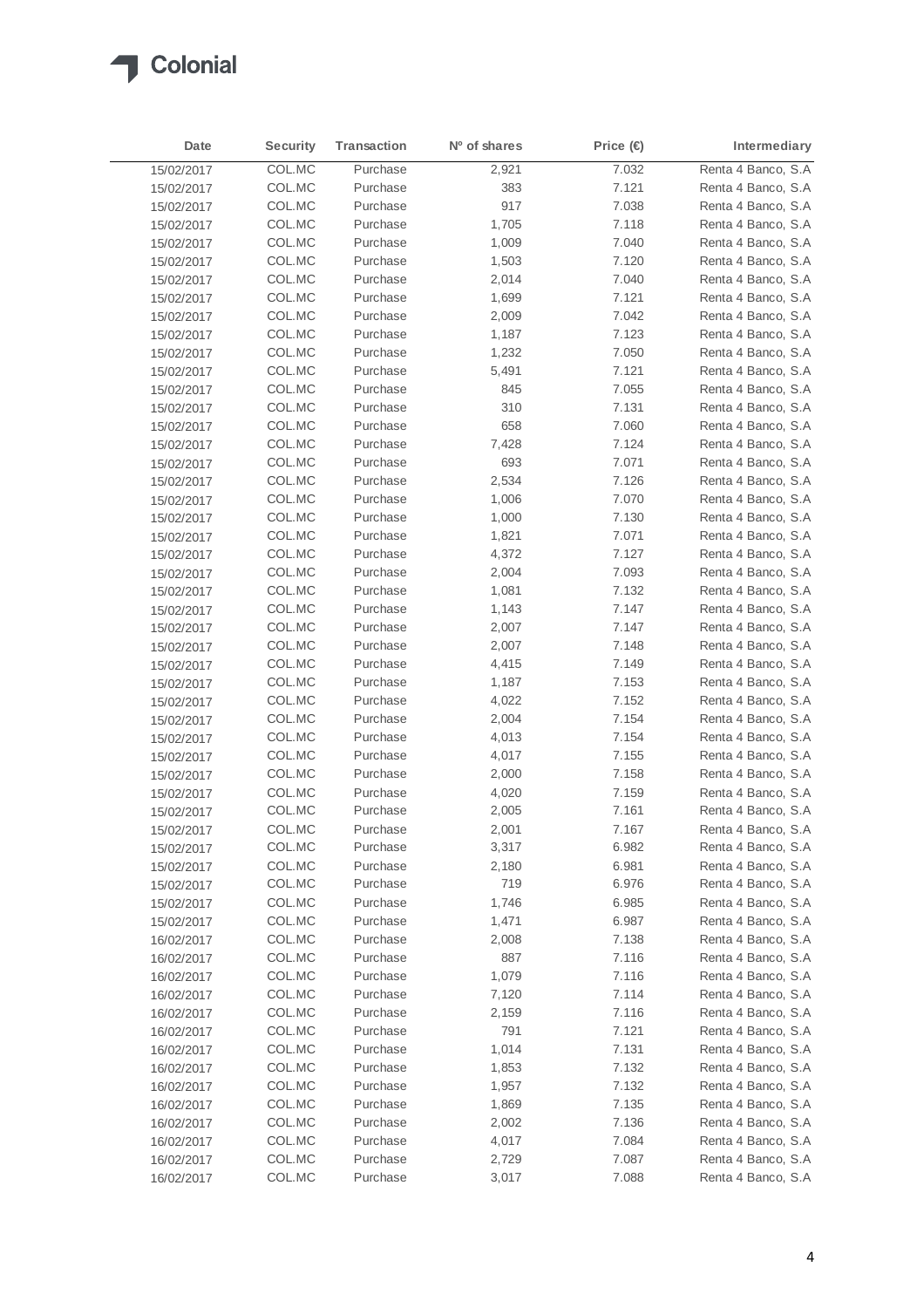

| Date       | <b>Security</b> | <b>Transaction</b> | N <sup>o</sup> of shares | Price $\bigoplus$ | Intermediary        |
|------------|-----------------|--------------------|--------------------------|-------------------|---------------------|
| 16/02/2017 | COL.MC          | Purchase           | 4,046                    | 7.089             | Renta 4 Banco, S.A  |
| 16/02/2017 | COL.MC          | Purchase           | 2,628                    | 7.091             | Renta 4 Banco, S.A. |
| 16/02/2017 | COL.MC          | Purchase           | 5,072                    | 7.091             | Renta 4 Banco, S.A  |
| 16/02/2017 | COL.MC          | Purchase           | 2,390                    | 7.093             | Renta 4 Banco, S.A  |
| 16/02/2017 | COL.MC          | Purchase           | 5,071                    | 7.093             | Renta 4 Banco, S.A  |
| 16/02/2017 | COL.MC          | Purchase           | 211                      | 7.106             | Renta 4 Banco, S.A  |
| 16/02/2017 | COL.MC          | Purchase           | 3,000                    | 7.096             | Renta 4 Banco, S.A  |
| 16/02/2017 | COL.MC          | Purchase           | 307                      | 7.104             | Renta 4 Banco, S.A  |
| 16/02/2017 | COL.MC          | Purchase           | 1,515                    | 7.099             | Renta 4 Banco, S.A  |
| 16/02/2017 | COL.MC          | Purchase           | 3,858                    | 7.098             | Renta 4 Banco, S.A  |
| 16/02/2017 | COL.MC          | Purchase           | 624                      | 7.106             | Renta 4 Banco, S.A  |
| 16/02/2017 | COL.MC          | Purchase           | 4,687                    | 7.100             | Renta 4 Banco, S.A  |
| 16/02/2017 | COL.MC          | Purchase           | 2,312                    | 7.102             | Renta 4 Banco, S.A  |
| 16/02/2017 | COL.MC          | Purchase           | 4,699                    | 7.102             | Renta 4 Banco, S.A  |
| 16/02/2017 | COL.MC          | Purchase           | 5,983                    | 7.103             | Renta 4 Banco, S.A. |
| 16/02/2017 | COL.MC          | Purchase           | 11,637                   | 7.103             | Renta 4 Banco, S.A  |
| 16/02/2017 | COL.MC          | Purchase           | 1,744                    | 7.107             | Renta 4 Banco, S.A  |
| 16/02/2017 | COL.MC          | Purchase           | 9,524                    | 7.105             | Renta 4 Banco, S.A  |
| 16/02/2017 | COL.MC          | Purchase           | 4,678                    | 7.107             | Renta 4 Banco, S.A  |
| 16/02/2017 | COL.MC          | Purchase           | 6,506                    | 7.108             | Renta 4 Banco, S.A  |
| 16/02/2017 | COL.MC          | Purchase           | 701                      | 7.087             | Renta 4 Banco, S.A  |
| 16/02/2017 | COL.MC          | Purchase           | 24,998                   | 7.108             | Renta 4 Banco, S.A. |
| 16/02/2017 | COL.MC          | Purchase           | 1,195                    | 7.085             | Renta 4 Banco, S.A  |
| 16/02/2017 | COL.MC          | Purchase           | 6,012                    | 7.110             | Renta 4 Banco, S.A. |
| 16/02/2017 | COL.MC          | Purchase           | 2,051                    | 7.084             | Renta 4 Banco, S.A  |
| 16/02/2017 | COL.MC          | Purchase           | 731                      | 7.117             | Renta 4 Banco, S.A  |
| 17/02/2017 | COL.MC          | Purchase           | 1,119                    | 7.165             | Renta 4 Banco, S.A  |
| 17/02/2017 | COL.MC          | Purchase           | 4,928                    | 7.161             | Renta 4 Banco, S.A  |
| 17/02/2017 | COL.MC          | Purchase           | 1,566                    | 7.150             | Renta 4 Banco, S.A  |
| 17/02/2017 | COL.MC          | Purchase           | 8,437                    | 7.148             | Renta 4 Banco, S.A  |
| 17/02/2017 | COL.MC          | Purchase           | 3,893                    | 7.151             | Renta 4 Banco, S.A  |
| 17/02/2017 | COL.MC          | Purchase           | 6,554                    | 7.152             | Renta 4 Banco, S.A  |
| 17/02/2017 | COL.MC          | Purchase           | 4,003                    | 7.153             | Renta 4 Banco, S.A  |
| 17/02/2017 | COL.MC          | Purchase           | 562                      | 7.162             | Renta 4 Banco, S.A  |
| 17/02/2017 | COL.MC          | Purchase           | 2,003                    | 7.156             | Renta 4 Banco, S.A  |
| 17/02/2017 | COL.MC          | Purchase           | 1,005                    | 7.162             | Renta 4 Banco, S.A  |
| 17/02/2017 | COL.MC          | Purchase           | 3,314                    | 7.160             | Renta 4 Banco, S.A  |
| 17/02/2017 | COL.MC          | Purchase           | 5,029                    | 7.160             | Renta 4 Banco, S.A  |
| 17/02/2017 | COL.MC          | Purchase           | 1,777                    | 7.110             | Renta 4 Banco, S.A  |
| 17/02/2017 | COL.MC          | Purchase           | 1,001                    | 7.113             | Renta 4 Banco, S.A  |
| 17/02/2017 | COL.MC          | Purchase           | 247                      | 7.121             | Renta 4 Banco, S.A  |
| 17/02/2017 | COL.MC          | Purchase           | 710                      | 7.120             | Renta 4 Banco, S.A  |
| 17/02/2017 | COL.MC          | Purchase           | 345                      | 7.123             | Renta 4 Banco, S.A  |
| 17/02/2017 | COL.MC          | Purchase           | 9,368                    | 7.119             | Renta 4 Banco, S.A  |
| 17/02/2017 | COL.MC          | Purchase           | 5,679                    | 7.120             | Renta 4 Banco, S.A  |
| 17/02/2017 | COL.MC          | Purchase           | 5,570                    | 7.121             | Renta 4 Banco, S.A  |
| 17/02/2017 | COL.MC          | Purchase           | 1,509                    | 7.124             | Renta 4 Banco, S.A  |
| 17/02/2017 | COL.MC          | Purchase           | 462                      | 7.088             | Renta 4 Banco, S.A  |
| 17/02/2017 | COL.MC          | Purchase           | 482                      | 7.132             | Renta 4 Banco, S.A  |
| 17/02/2017 | COL.MC          | Purchase           | 196                      | 7.093             | Renta 4 Banco, S.A  |
| 17/02/2017 | COL.MC          | Purchase           | 302                      | 7.135             | Renta 4 Banco, S.A  |
| 17/02/2017 | COL.MC          | Purchase           | 1,955                    | 7.084             | Renta 4 Banco, S.A  |
| 17/02/2017 | COL.MC          | Purchase           | 2,006                    | 7.129             | Renta 4 Banco, S.A  |
| 17/02/2017 | COL.MC          | Purchase           | 573                      | 7.092             | Renta 4 Banco, S.A  |
| 17/02/2017 | COL.MC          | Purchase           | 1,157                    | 7.132             | Renta 4 Banco, S.A  |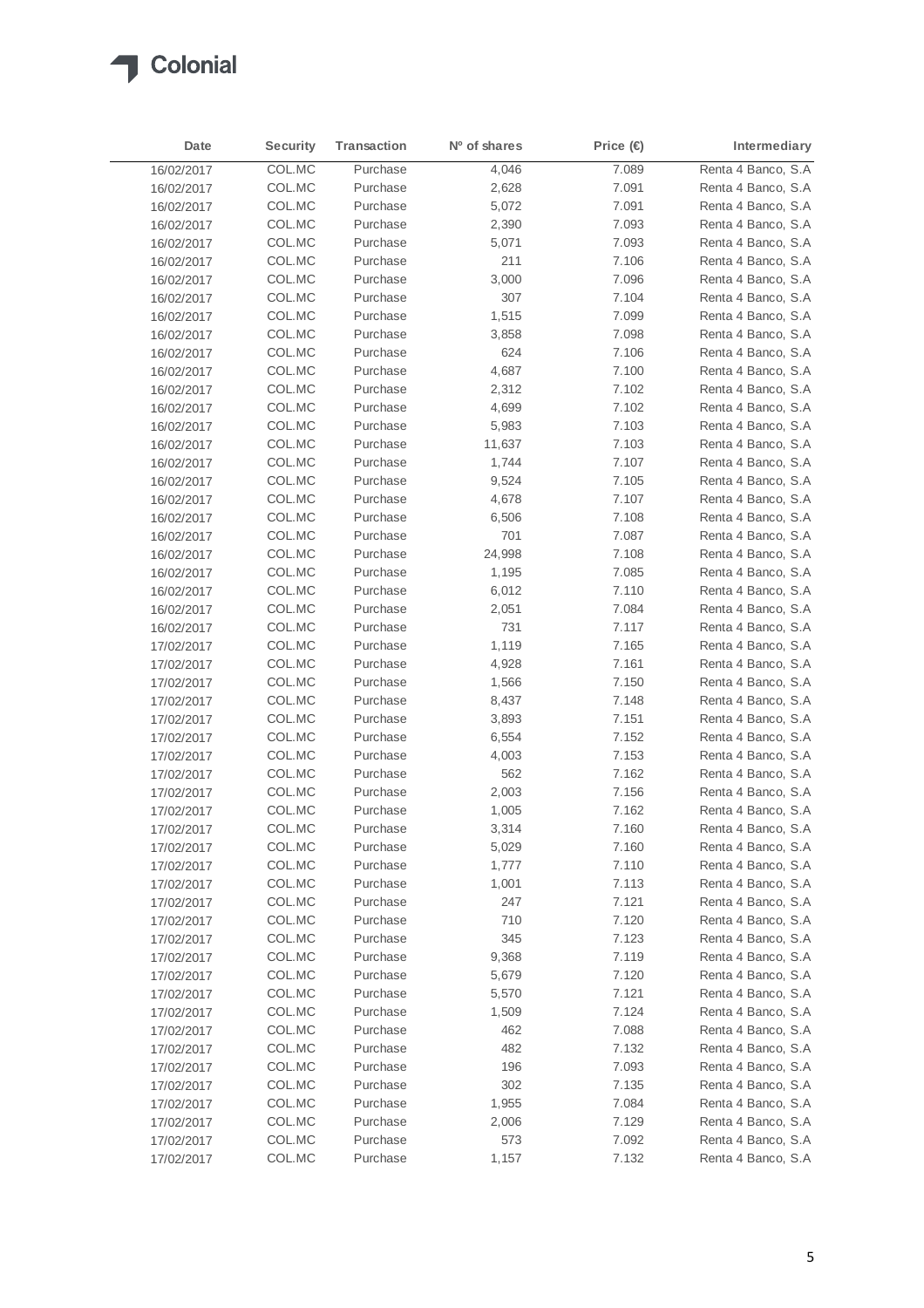

| Date       | <b>Security</b> | Transaction | Nº of shares | Price (€ | Intermediary        |
|------------|-----------------|-------------|--------------|----------|---------------------|
| 17/02/2017 | COL.MC          | Purchase    | 496          | 7.095    | Renta 4 Banco, S.A  |
| 17/02/2017 | COL.MC          | Purchase    | 213          | 7.143    | Renta 4 Banco, S.A. |
| 17/02/2017 | COL.MC          | Purchase    | 1,117        | 7.093    | Renta 4 Banco, S.A  |
| 17/02/2017 | COL.MC          | Purchase    | 458          | 7.142    | Renta 4 Banco, S.A  |
| 17/02/2017 | COL.MC          | Purchase    | 830          | 7.097    | Renta 4 Banco, S.A  |
| 17/02/2017 | COL.MC          | Purchase    | 2            | 7.735    | Renta 4 Banco, S.A  |
| 17/02/2017 | COL.MC          | Purchase    | 1,995        | 7.096    | Renta 4 Banco, S.A  |
| 17/02/2017 | COL.MC          | Purchase    | 365          | 7.142    | Renta 4 Banco, S.A. |
| 17/02/2017 | COL.MC          | Purchase    | 1,018        | 7.100    | Renta 4 Banco, S.A  |
| 17/02/2017 | COL.MC          | Purchase    | 2,286        | 7.139    | Renta 4 Banco, S.A  |
| 17/02/2017 | COL.MC          | Purchase    | 4,866        | 7.099    | Renta 4 Banco, S.A  |
| 17/02/2017 | COL.MC          | Purchase    | 3,888        | 7.139    | Renta 4 Banco, S.A  |
| 17/02/2017 | COL.MC          | Purchase    | 5,100        | 7.100    | Renta 4 Banco, S.A  |
| 17/02/2017 | COL.MC          | Purchase    | 837          | 7.145    | Renta 4 Banco, S.A  |
| 17/02/2017 | COL.MC          | Purchase    | 3,079        | 7.102    | Renta 4 Banco, S.A  |
| 17/02/2017 | COL.MC          | Purchase    | 2,011        | 7.142    | Renta 4 Banco, S.A  |
| 17/02/2017 | COL.MC          | Purchase    | 3,277        | 7.103    | Renta 4 Banco, S.A  |
| 17/02/2017 | COL.MC          | Purchase    | 1,014        | 7.146    | Renta 4 Banco, S.A  |
| 17/02/2017 | COL.MC          | Purchase    | 1,434        | 7.105    | Renta 4 Banco, S.A  |
| 17/02/2017 | COL.MC          | Purchase    | 2,009        | 7.144    | Renta 4 Banco, S.A  |
| 17/02/2017 | COL.MC          | Purchase    | 3,714        | 7.104    | Renta 4 Banco, S.A  |
| 17/02/2017 | COL.MC          | Purchase    | 1,416        | 7.147    | Renta 4 Banco, S.A. |
| 17/02/2017 | COL.MC          | Purchase    | 2,970        | 7.106    | Renta 4 Banco, S.A  |
| 17/02/2017 | COL.MC          | Purchase    | 490          | 7.154    | Renta 4 Banco, S.A  |
| 17/02/2017 | COL.MC          | Purchase    | 1,484        | 7.108    | Renta 4 Banco, S.A  |
| 17/02/2017 | COL.MC          | Purchase    | 2,615        | 7.148    | Renta 4 Banco, S.A  |
| 17/02/2017 | COL.MC          | Purchase    | 906          | 7.167    | Renta 4 Banco, S.A  |
| 17/02/2017 | COL.MC          | Purchase    | 3,448        | 7.166    | Renta 4 Banco, S.A  |
| 17/02/2017 | COL.MC          | Purchase    | 1,923        | 7.168    | Renta 4 Banco, S.A  |
| 17/02/2017 | COL.MC          | Purchase    | 2,009        | 7.169    | Renta 4 Banco, S.A  |
| 17/02/2017 | COL.MC          | Purchase    | 2,619        | 7.170    | Renta 4 Banco, S.A  |
| 17/02/2017 | COL.MC          | Purchase    | 1,999        | 7.172    | Renta 4 Banco, S.A  |
| 17/02/2017 | COL.MC          | Purchase    | 2,805        | 7.172    | Renta 4 Banco, S.A  |
| 17/02/2017 | COL.MC          | Purchase    | 2,000        | 7.175    | Renta 4 Banco, S.A  |
| 17/02/2017 | COL.MC          | Purchase    | 2,019        | 7.175    | Renta 4 Banco, S.A  |
| 17/02/2017 | COL.MC          | Purchase    | 1,953        | 7.177    | Renta 4 Banco, S.A. |
| 17/02/2017 | COL.MC          | Purchase    | 3,034        | 7.177    | Renta 4 Banco, S.A  |
| 17/02/2017 | COL.MC          | Purchase    | 4,584        | 7.179    | Renta 4 Banco, S.A  |
| 17/02/2017 | COL.MC          | Purchase    | 4,023        | 7.182    | Renta 4 Banco, S.A  |
| 17/02/2017 | COL.MC          | Purchase    | 612          | 7.190    | Renta 4 Banco, S.A  |
| 20/02/2017 | COL.MC          | Purchase    | 230          | 7.123    | Renta 4 Banco, S.A  |
| 20/02/2017 | COL.MC          | Purchase    | 995          | 7.163    | Renta 4 Banco, S.A  |
| 20/02/2017 | COL.MC          | Purchase    | 3,314        | 7.116    | Renta 4 Banco, S.A  |
| 20/02/2017 | COL.MC          | Purchase    | 1,602        | 7.163    | Renta 4 Banco, S.A  |
| 20/02/2017 | COL.MC          | Purchase    | 1,398        | 7.119    | Renta 4 Banco, S.A  |
| 20/02/2017 | COL.MC          | Purchase    | 7,313        | 7.162    | Renta 4 Banco, S.A  |
| 20/02/2017 | COL.MC          | Purchase    | 2,013        | 7.121    | Renta 4 Banco, S.A  |
| 20/02/2017 | COL.MC          | Purchase    | 828          | 7.168    | Renta 4 Banco, S.A  |
| 20/02/2017 | COL.MC          | Purchase    | 2,336        | 7.124    | Renta 4 Banco, S.A  |
| 20/02/2017 | COL.MC          | Purchase    | 2,732        | 7.165    | Renta 4 Banco, S.A  |
| 20/02/2017 | COL.MC          | Purchase    | 36           | 7.156    | Renta 4 Banco, S.A  |
| 20/02/2017 | COL.MC          | Purchase    | 1,727        | 7.167    | Renta 4 Banco, S.A  |
| 20/02/2017 | COL.MC          | Purchase    | 2,003        | 7.126    | Renta 4 Banco, S.A  |
| 20/02/2017 | COL.MC          | Purchase    | 934          | 7.170    | Renta 4 Banco, S.A  |